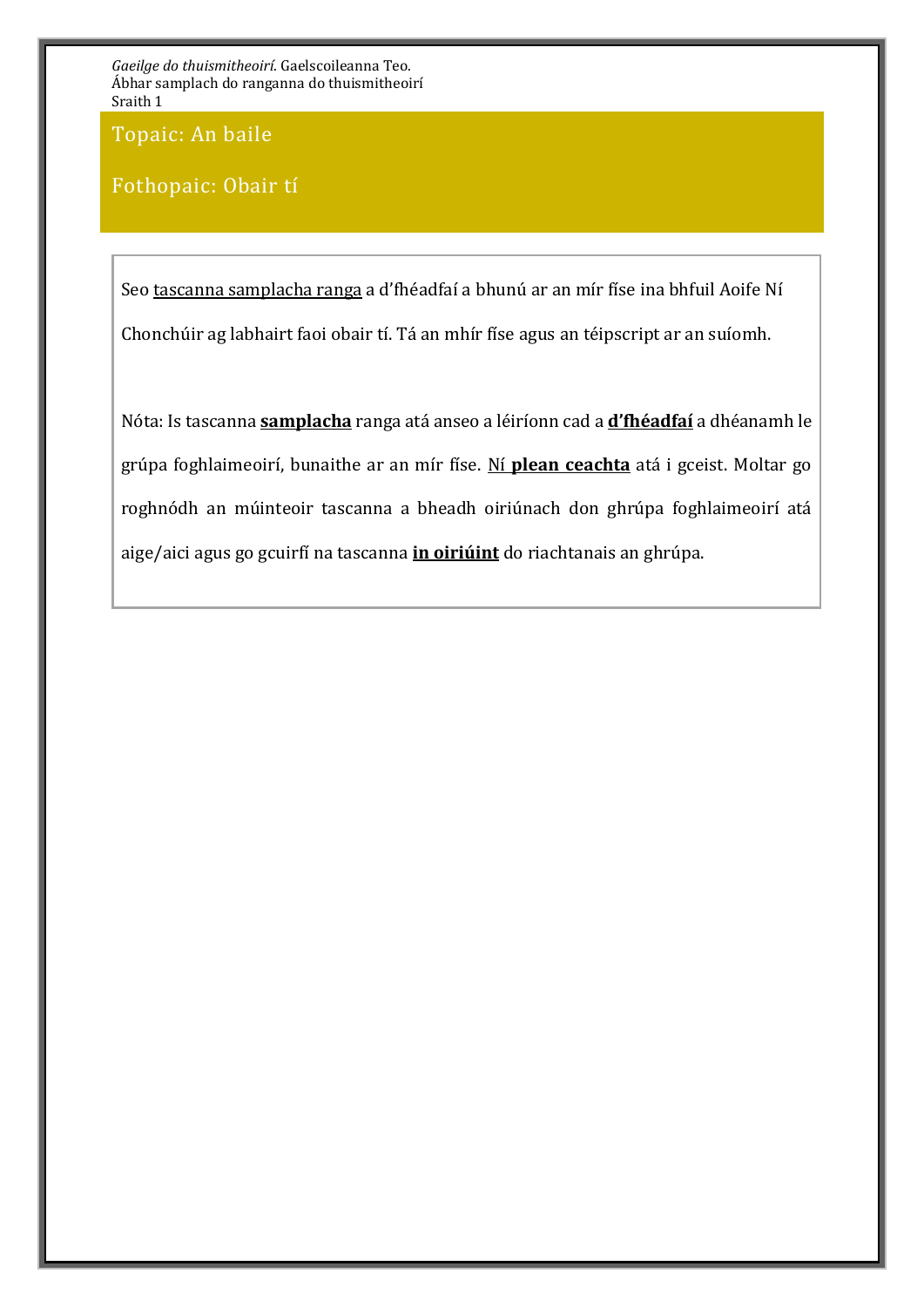## Treoracha don Mhúinteoir

#### **Tasc samplach 1: Réamhobair**

Beidh na foghlaimeoirí ag éisteacht ar ball le hAoife Ní Chonchúir ag caint faoi obair tí. Tá an mhír físe agus an téipscript ar an suíomh.

- Mínigh cé agus cad leis a bheidh siad ag éisteacht.
- Spreag plé beag ar obair tí chun tuairim a fháil den mhéid atá ar eolas acu cheana féin.
- Scaip an bileog 'Obair tí: Stór Focal' agus cuir na foghlaimeoirí ag obair chun na pictiúir agus na frásaí a cheangal. Ceartaigh an ghníomhaíocht nuair a bheidh said réidh agus cuir focail bhreise ar fáil, de réir mar is gá. Tá an bhéim ar an mbileog seo ar an ainm briathartha ('ag comhaireamh', 'ag iarnáil' etc.) – níl béim le cur ar an nginideach a leanann é!

#### **Tasc samplach 2: Éisteacht**

Scaip an bhileog 'Obair Tí: Éisteacht'. Seinn an mhír físe do na foghlaimeoirí. Tá sé tábhachtach nach mbeidís ag iarraidh gach focal a thuiscint – spreag iad le díriú ar éirim na míre seachas ar na focail. Cuir ag obair ar na tascanna iad agus ansin pléigh cad a bhí deacair / éasca faoi na tascanna.

#### **Tasc samplach 3: Labhairt**

Scaip an bhileog 'Ag Labhairt faoi Obair Tí'. Cuir na foghlaimeoirí ag obair i mbeirteanna ag cleachtadh abairtí agus píosaí beaga cainte, bunaithe ar an méid atá cloiste agus foghlamtha acu go dtí seo. Ansin cuir ag siúl timpeall an ranga iad ag caint le foghlaimeoirí eile chun níos mó cleachtaidh a fháil.

#### **Tasc samplach 4: Scríobh agus Labhairt**

Scaip an bhileog 'Obair Tí: Ag Tabhairt Treoracha'. Cleachtadh scríofa agus cleachtadh cainte atá anseo. Tá nótaí le scríobh ar dtús, agus bunaithe ar na nótaí sin, tá glórphost le cumadh / le cleachtadh / le taifeadadh.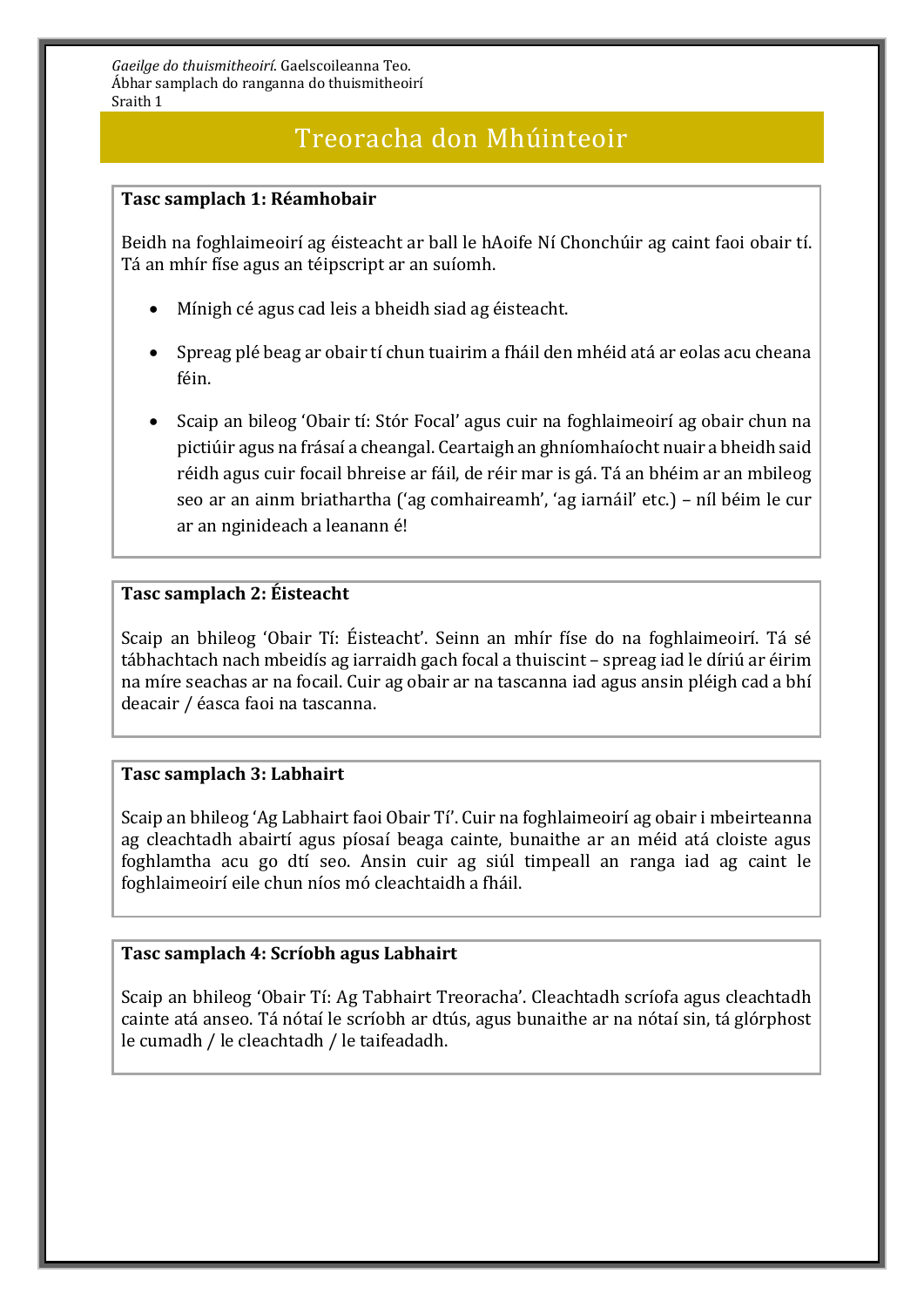## Obair Tí: Stór Focal

### **Ceangail na frásaí agus na pictiúir**

**Ag comhaireamh na leapa Ag scuabadh an urláir Ag filleadh na n-éadaí Ag iarnáil na n-éadaí<br><b>Ag ní** na ngréithe

**Ag ní na ngréithe Ag ullmhú an dinnéir**















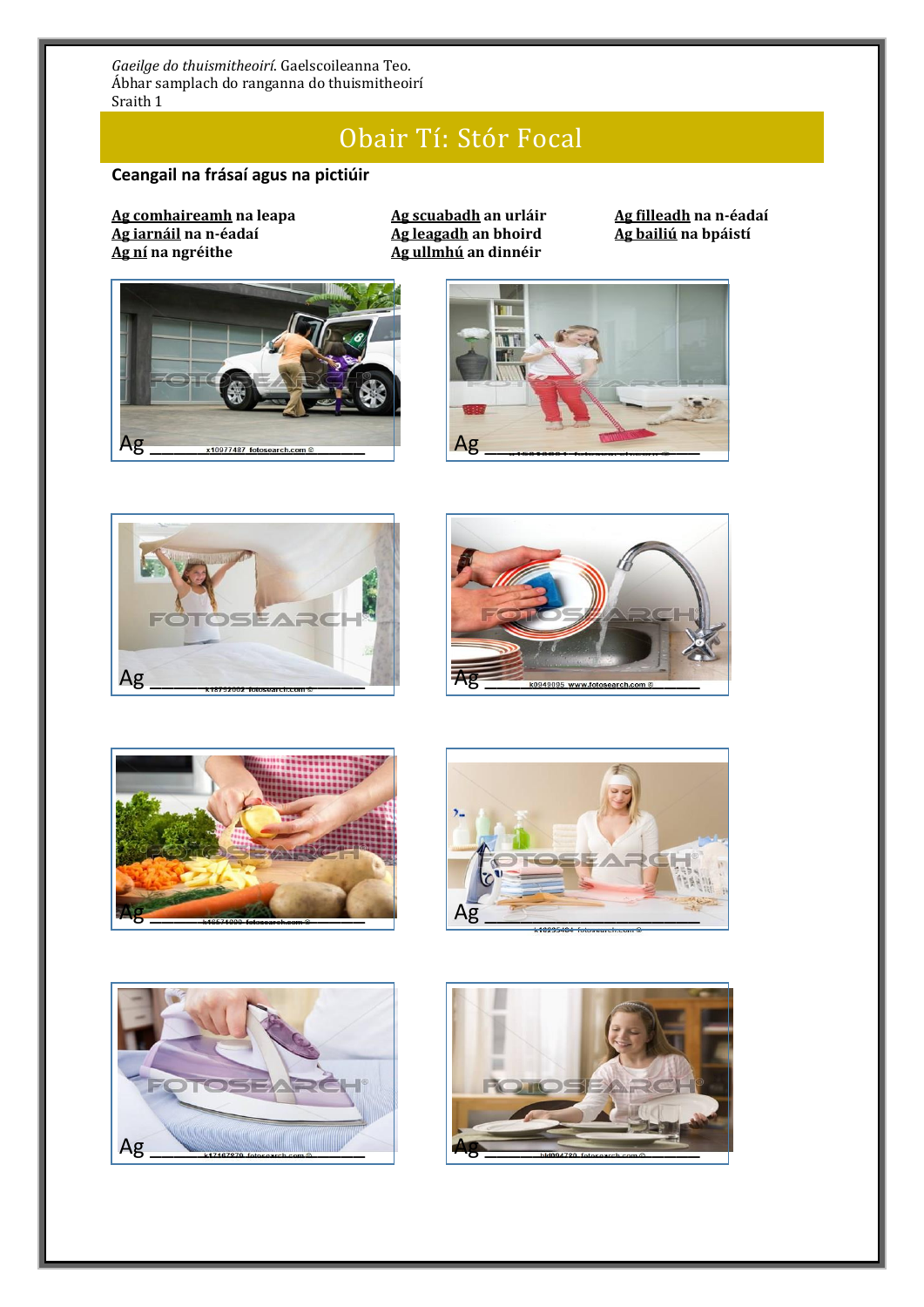# Obair Tí: Éisteacht

(a) Éist le hAoife ag caint mar gheall ar an obair tí a dhéanann sí. An chéad uair a éisteann tú léi, déan nóta de na tascanna a chloiseann tú.

Nótaí

- (b) An dara huair a éisteann tú léi, féach an féidir leat aon rud breise a chur le do liosta.
- (c) Anois déan féin agus do pháirtí an tasc seo le chéile. Féachaigí ar na tascanna sa bhosca thíos. Pléigí iad agus ansin cuirigí √ leis na rudaí a dhéanann Aoife agus cuirigí X leis na rudaí nach ndéanann sí. Bígí cúramach mar níl siad in ord!

|                              | nó X |
|------------------------------|------|
| Éadaí a ní                   |      |
| An chistin a ghlanadh        |      |
| Fuinneoga a ní               |      |
| Béilí a réiteach             |      |
| Éadaí a fhilleadh            |      |
| An seomra folctha a ghlanadh |      |
| Éadaí a iarnáil              |      |
| Garraíodóireacht             |      |
| Leanaí a ní!                 |      |
| Leapacha a chomhaireamh      |      |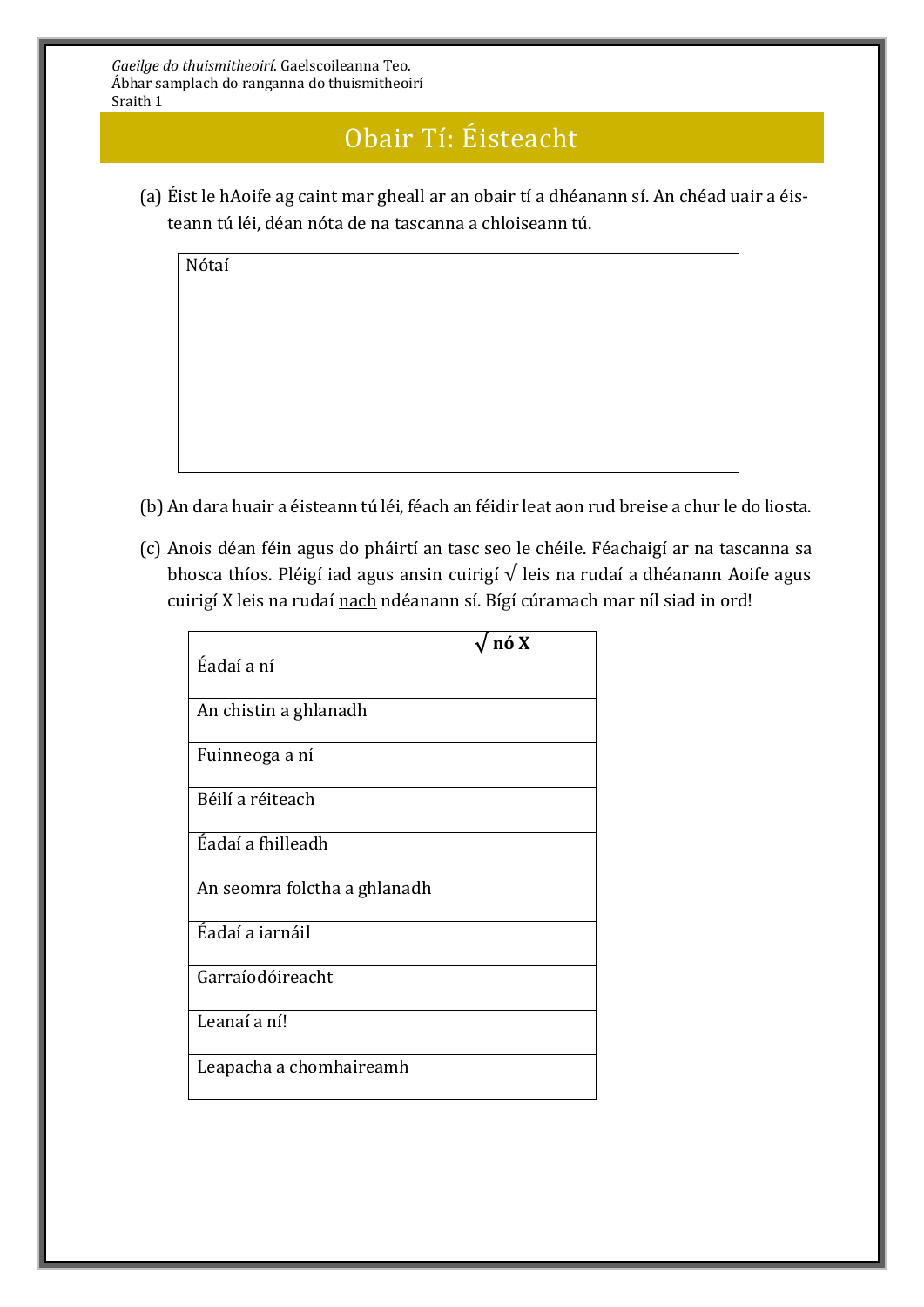## Ag Labhairt faoi Obair Tí

(a) Déan iarracht abairtí a chumadh ag baint úsáide as na frásaí agus na focail thíos. Déan na habairtí a chleachtadh os ard le do pháirtí.

> Is cuma liom Is fuath liom Is maith liom Ní maith liom An rud is measa liom ná… An rud is fearr liom ná…

An tsiopadóireacht An níochán Na boscaí lóin a ullmhú An chócaireacht An teach a ghlanadh Cabhrú leis an obair bhaile

(b) Anois siúil timpeall an ranga agus labhair le daoine eile. Faigh amach cad iad na jabanna tí a thaitníonn / nach dtaitníonn leo.